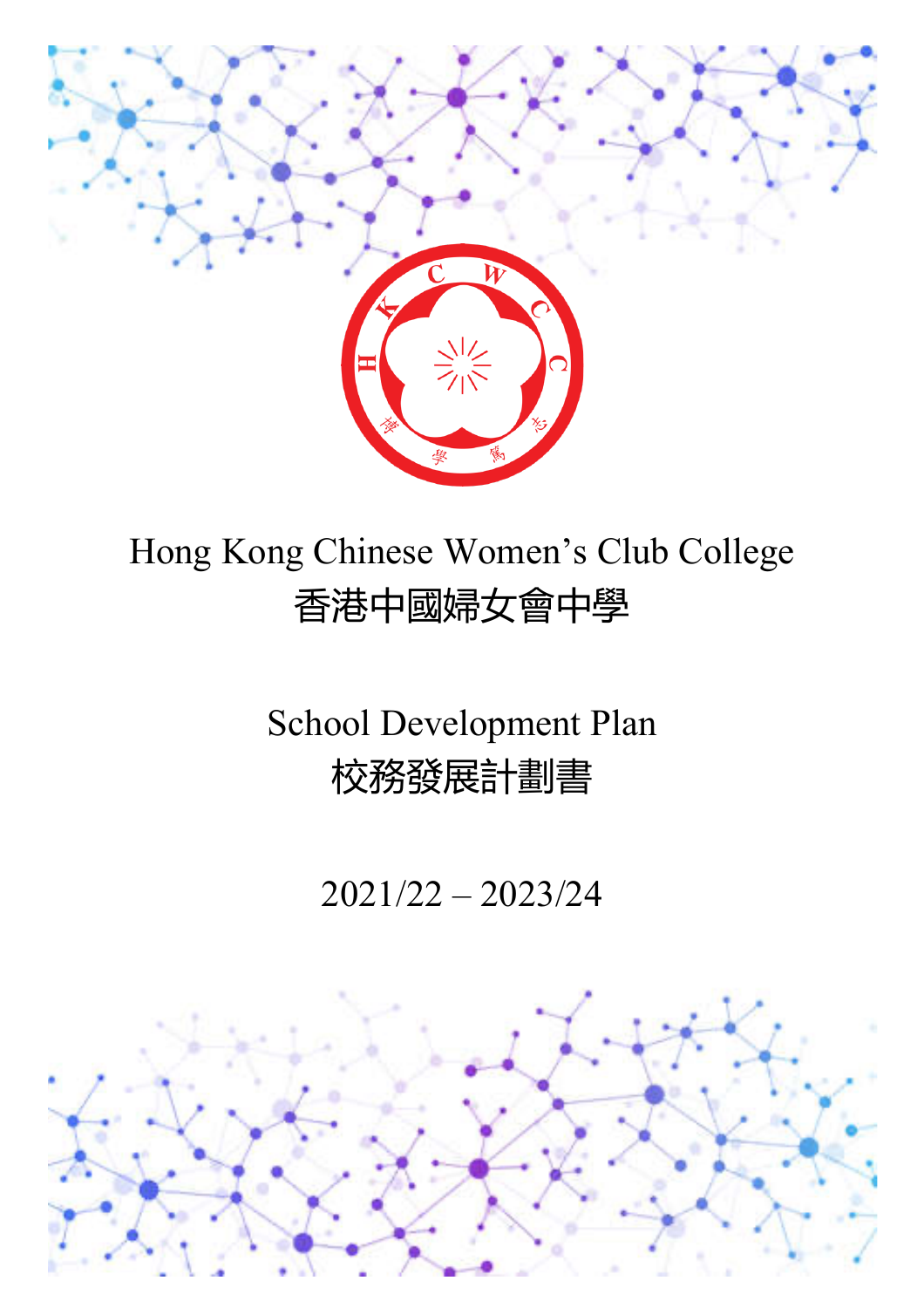# **CONTENTS**

目錄

Page I. Our Mission 1 辦學宗旨 II. Our Goals 2 教育目標 III. Where We Are Now 3 學校的現況 IV. Major Concerns 5 關注事項 V. School Development Plan 6 學校發展計劃 (2021/22 – 2023/24)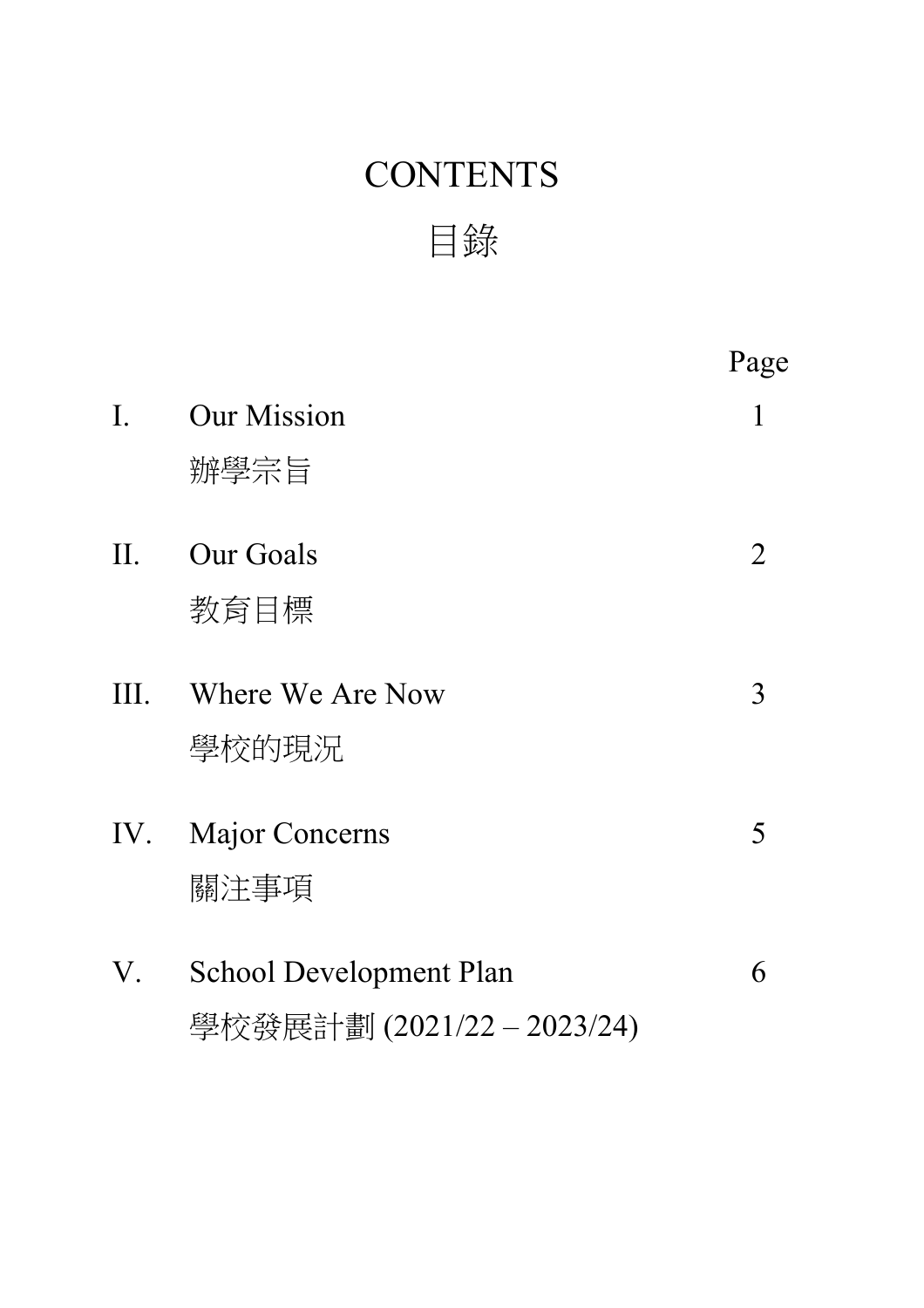### **I. Our Mission**

We aim at providing a broad, high quality education to nurture students with such virtues as scholarly intellect, fine personality and a strong sense of responsibility to the community. Guided by the School Motto "Knowledge and Perseverance", our students will achieve excellence in all aspects.

### 辦學宗旨

本校以「博學篤志」為校訓,旨在提供全面而高質素之教育,培 育學生成為學識淵博、品格高尚、追求卓越之英才,並勇於承 擔,為社會人群謀福祉。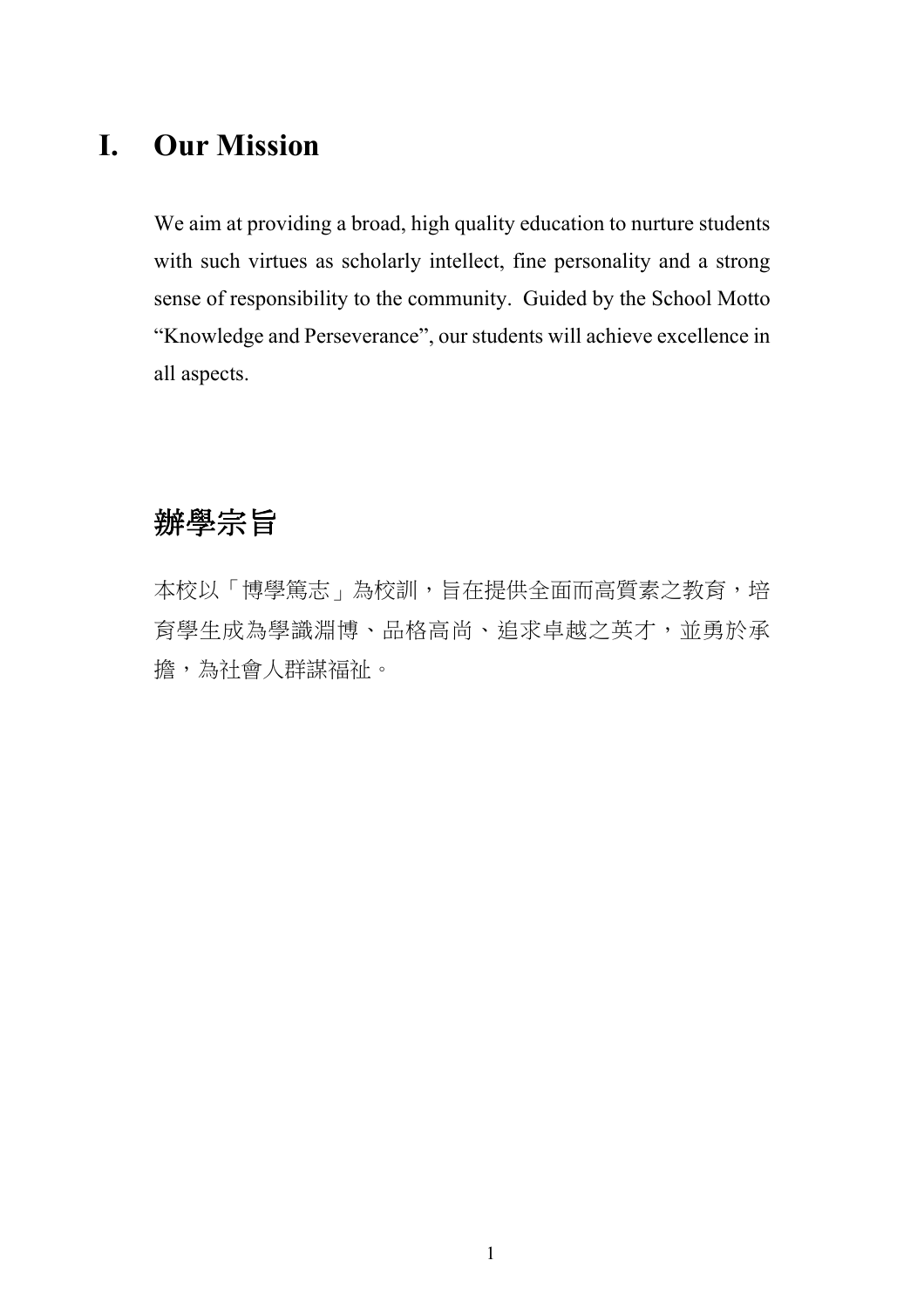## **II. Our Goals**

The school seeks to provide a dynamic and innovative learning environment where students can become self-motivated, inquisitive and creative learners.

#### **1. Student Support & School Ethos**

- To nurture the development of positive attitudes and values in students, e.g. sense of responsibility, self-discipline and civic-mindedness.
- To foster in students their self-esteem and respect for others.
- To develop in students a sense of belonging to the school.
- To encourage students to participate in school and community services.
- To maintain liaison with parents about school matters and the progress of their children.
- To nurture students to be committed citizens in the local, national and global perspectives.

#### **2. Learning and teaching**

- To provide a comprehensive curriculum to meet the students' interests, ability, future career needs and the demands of our society.
- To develop in students a love of learning and prepare them for the life-long learning process.
- To develop students' generic skills, e.g. technology-based skills, to facilitate their learning and to meet the needs of our society.
- To develop students' proficiency in languages and to cultivate in students a reading habit.
- To provide opportunities for life-wide learning in line with the school philosophy and students' interests.
- To encourage teachers to be aware of most recent educational trends through the adoption of updated teaching approaches, lesson observation, collaborative lesson preparation and experience sharing.

#### **3. School Management and organization**

- To provide suitable facilities and resources to meet the needs of our students.
- To facilitate the professional development of teachers.
- To develop a culture of school self-evaluation.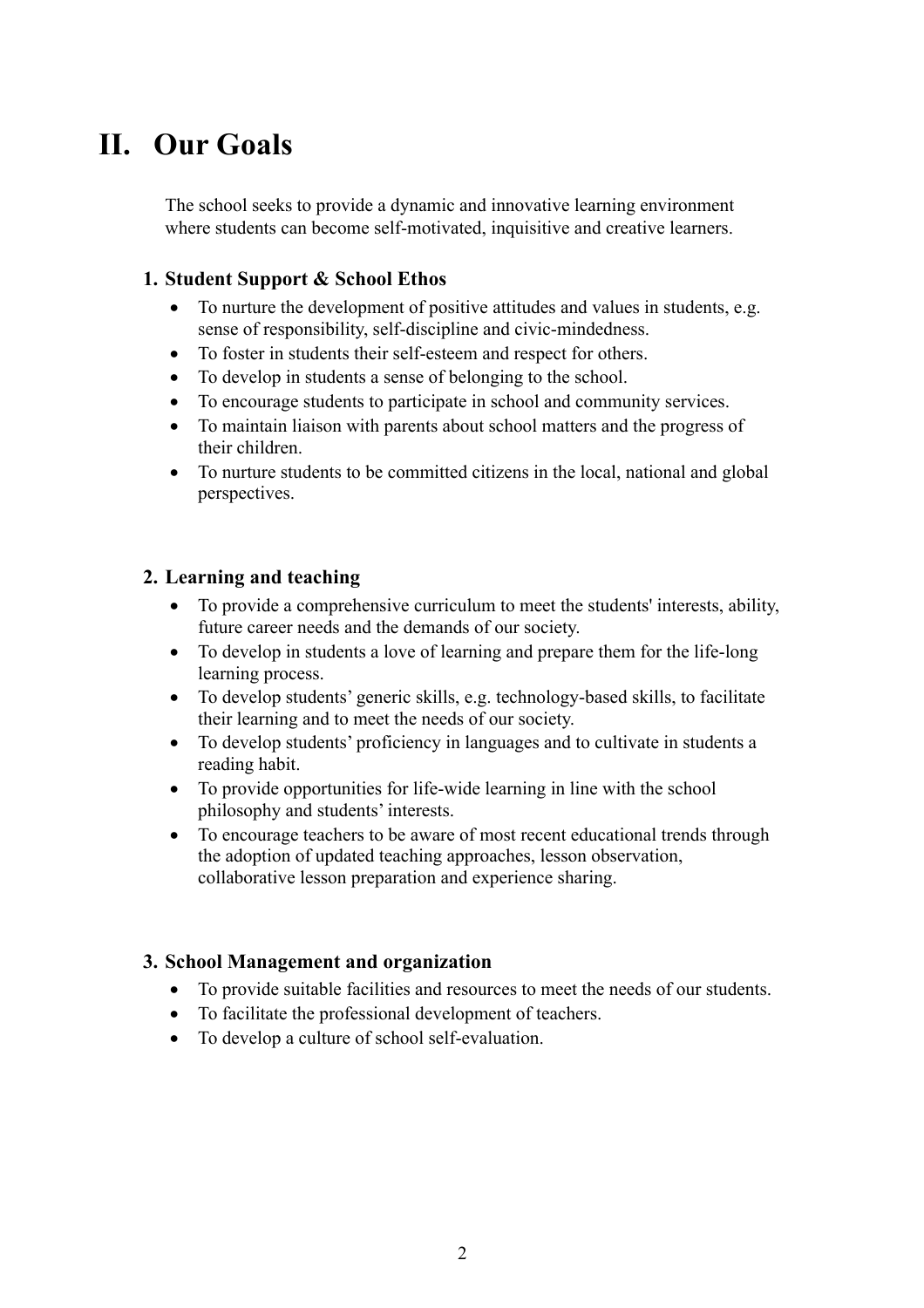## **III. Where We Are Now**

#### **Our Strengths**

- The Incorporated Management Committee is fully supportive of the current and future development of the school.
- Our school has good teacher-student relationship. Teachers design good learning activities and engage students in lessons, work collaboratively well, have great commitment to the school and are willing to spend extra time on guiding students on academic and non-academic matters.
- An all-round education with a comprehensive curriculum and a variety in other learning experiences has been provided for all students. A great variety of elective combinations are offered in Senior Secondary.
- The school has a clear goal and provides a positive and harmonious school life for the enhancement of student development.
- Under a "whole school approach" to student support, most students are respectful, well-disciplined, motivated to study and have positive attitudes towards life. They have actively participated in inter-school activities and got many awards in external competitions.
- Parents and alumni have great confidence in the school and support the school in its endeavours to sustain development.
- Students are eager and willing to learn.
- Staff development activities address the needs of the school.
- With students' achievements in different aspects, our school has won recognition from the Eastern District and beyond.
- Our school has close connection and obtains many external resources from different NGOs.

#### **Our Weaknesses**

- Limitations of the school premises pose challenges to meeting the increasing learning needs of the students.
- More updated IT resources could be provided to meet the learning and teaching needs.
- Some students should be more persevering with demanding tasks. They should learn to develop ownership of their studies.
- Quality reading habits have to be further cultivated.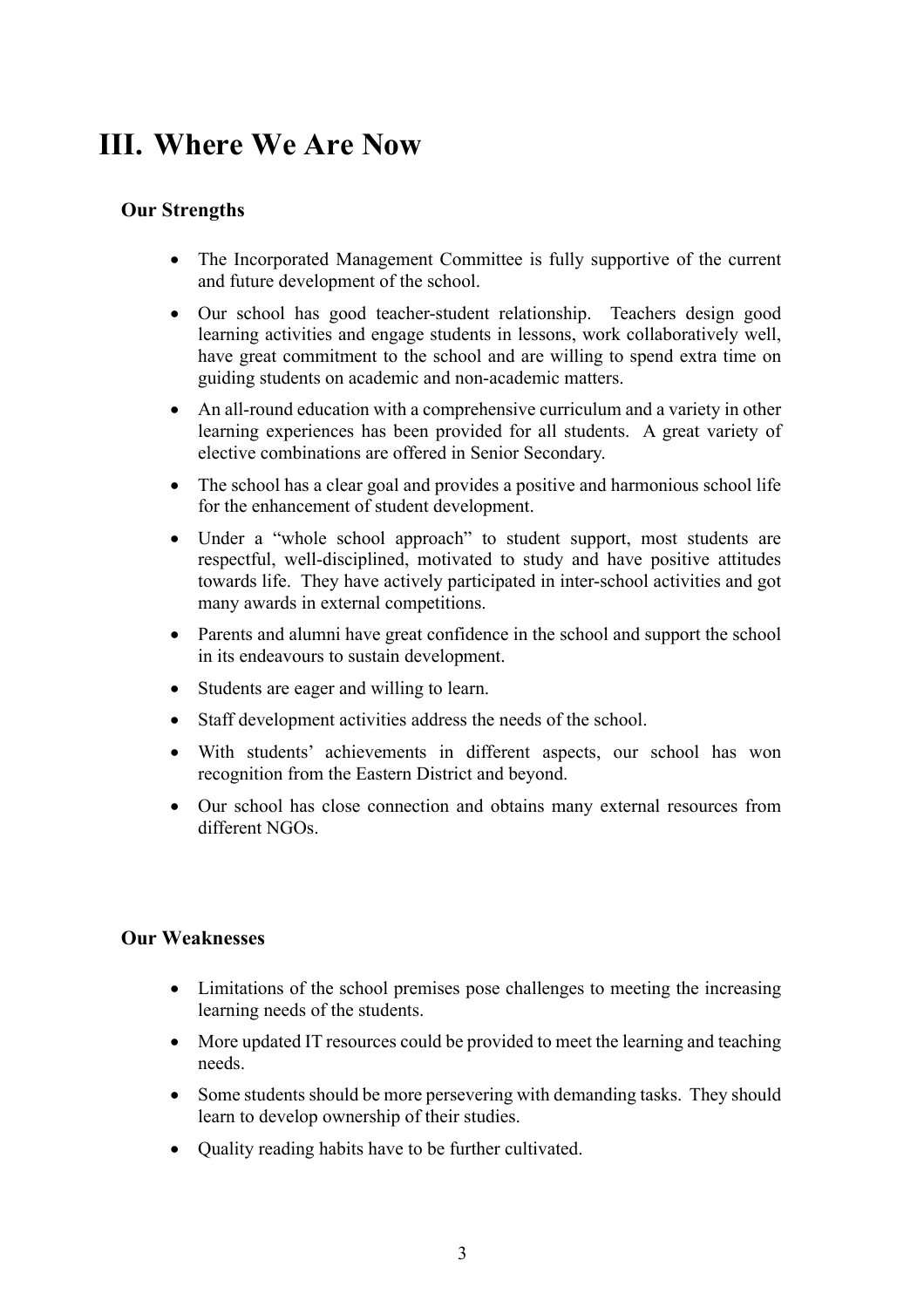#### **Our Opportunities**

- The Partial Redevelopment Project provides an opportunity for the school to chart a wider course.
- More resources are provided by the government for school development.
- The Sister School Scheme and the study tours will provide better exchange platforms for teachers and students.
- Many creative ideas come from our enthusiastic new teachers.
- E-Learning and online learning resources were widely used recently.

#### **Our Threats**

- Students are under the adverse influence of peers and the electronic media. Greater efforts have to be made to enhance students' media literacy and to foster their good values and attitudes.
- Schools are faced with keen competition because of the decline in student population.
- The diverse learning needs and capability of students is an issue.
- The number of students with special educational needs and psychological issues are on the increase.
- The Partial Redevelopment Project may affect the learning environment.
- COVID-19 pandemic has posed challenges to the school and students.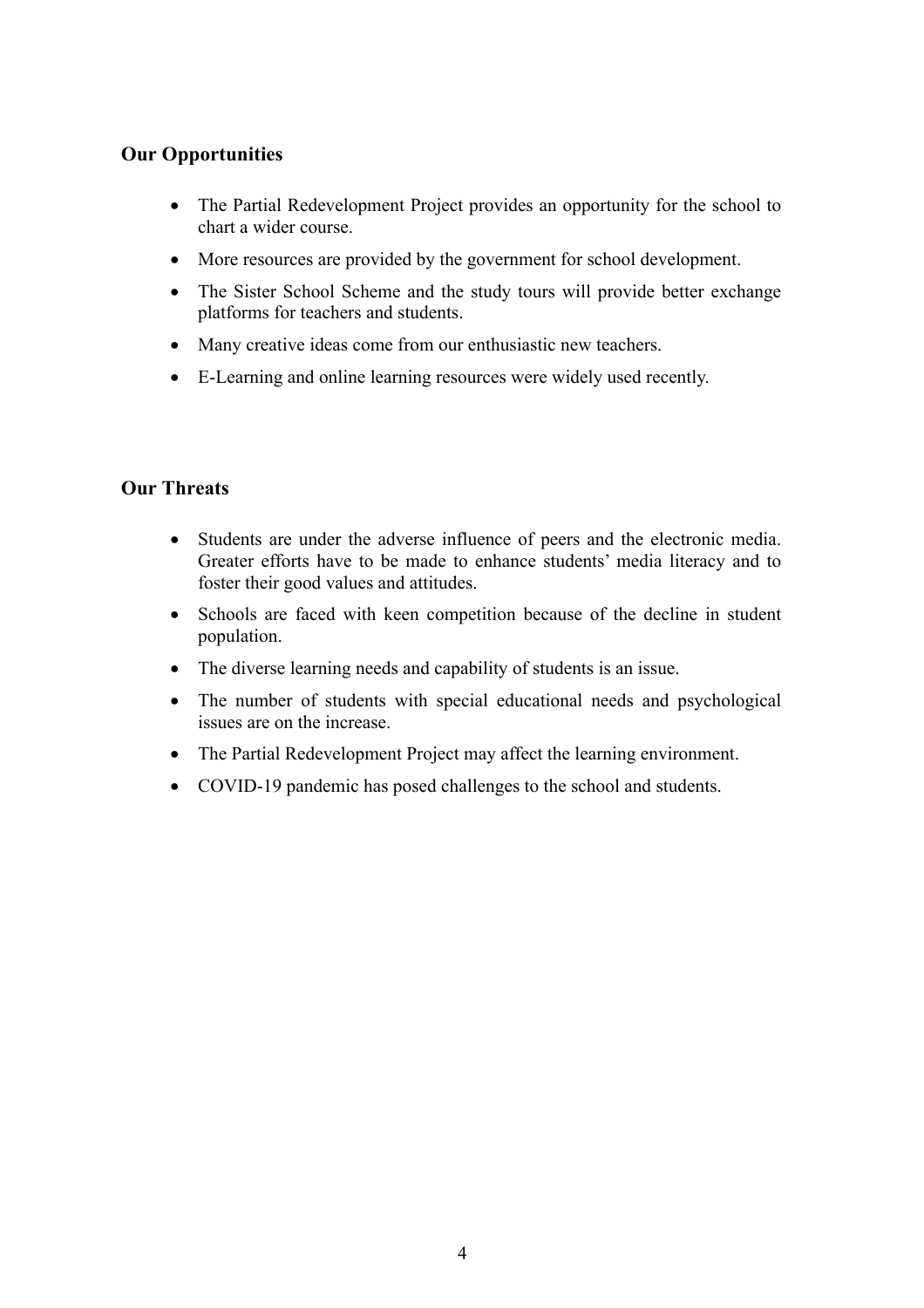### **IV. Major Concerns**

#### **Domain 1: Management and Organization**

To improve school assets for providing a good learning environment and enhance the school administrative management.

#### **Domain 2: Learning and Teaching**

To empower and motivate students to become learners with initiative and passion.

#### **Domain 3: Student Support and School Ethos**

To foster students' maturity and positivity in facing the dynamic society through holistic approaches.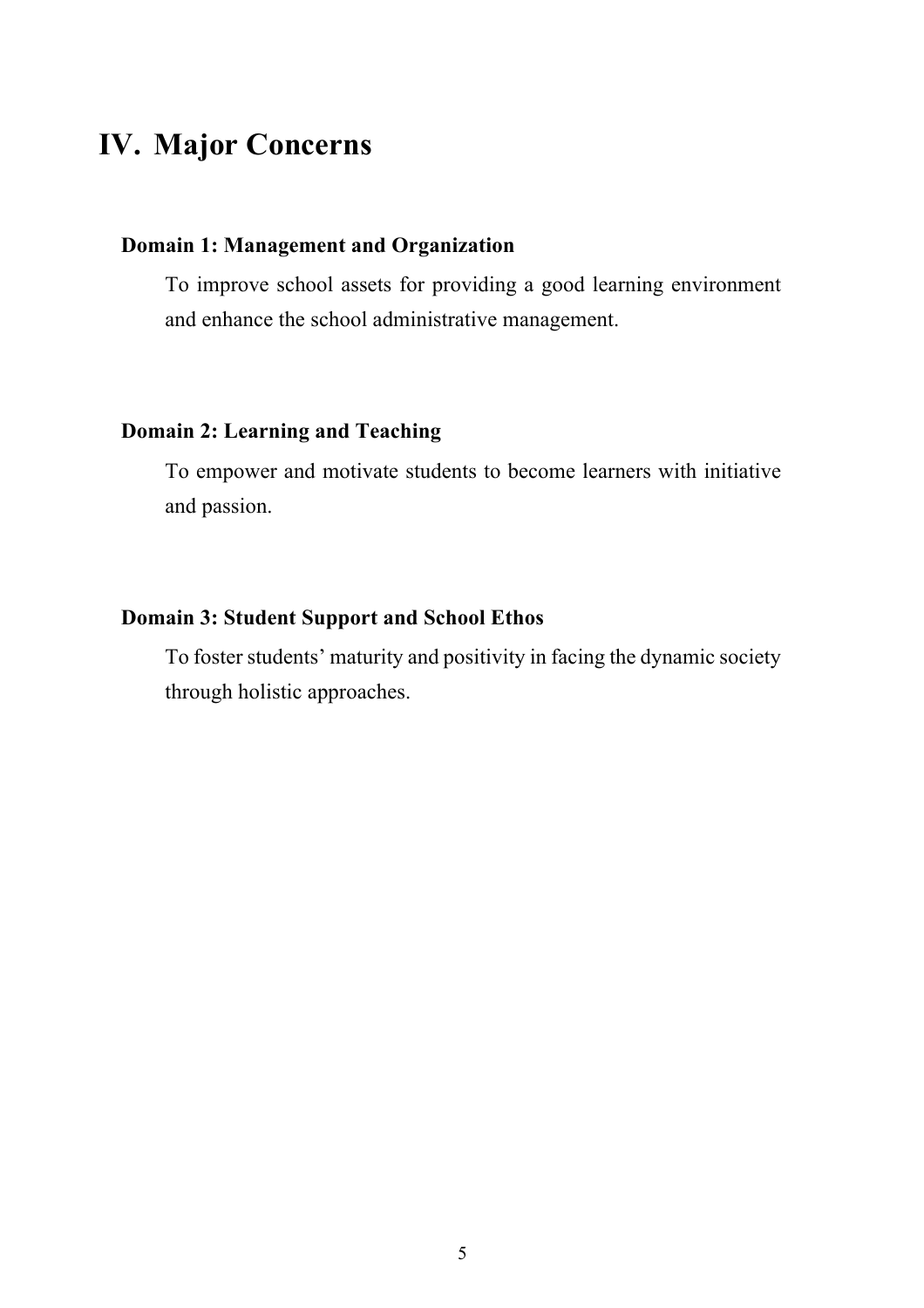## **V. School Development Plan (2021/22 – 2023/24)**

| Major                                                                                                                   | <b>Intended Outcomes</b><br>/ Targets | <b>Strategies</b>                            | <b>Time Scale</b> |       |       |
|-------------------------------------------------------------------------------------------------------------------------|---------------------------------------|----------------------------------------------|-------------------|-------|-------|
| concerns                                                                                                                |                                       |                                              | 21/22             | 22/23 | 23/24 |
| Domain 1<br>To improve<br>school assets for<br>providing a<br>good learning<br>environment<br>and enhance the<br>school | School                                | <b>Coordinate Partial Redevelopment</b>      |                   |       |       |
|                                                                                                                         | infrastructure and                    | projects and reconstruction                  |                   |       |       |
|                                                                                                                         | facilities are                        | arrangement.                                 |                   |       |       |
|                                                                                                                         | upgraded or                           | Install and improve school campus            |                   |       |       |
|                                                                                                                         | provided.                             | equipment and devices.                       |                   |       |       |
|                                                                                                                         | School                                | Improve the school operation and             |                   |       |       |
|                                                                                                                         | management and                        | update the manuals and guidelines.           |                   |       |       |
| administrative                                                                                                          | organization are                      | Organise and strengthen staff                |                   |       |       |
| management.                                                                                                             | enhanced.                             | professional training and development.       |                   |       |       |
|                                                                                                                         |                                       |                                              |                   |       |       |
| Domain 2                                                                                                                | Reinforce students'                   |                                              |                   |       |       |
| To empower                                                                                                              |                                       | Help students set their learning goals       |                   |       |       |
| and motivate                                                                                                            | learning autonomy                     | to raise their learning motivation.          |                   |       |       |
| students to                                                                                                             | and confidence                        | Design classroom activities or learning      |                   |       |       |
| become learners                                                                                                         | through self                          | tasks for students' preparation,             |                   |       |       |
| with initiative                                                                                                         | directed learning.                    | participation and presentation.              |                   |       |       |
| and passion.                                                                                                            |                                       | Groom students for essential learning        |                   |       |       |
|                                                                                                                         |                                       | skills in note making, use of graphic        |                   |       |       |
|                                                                                                                         |                                       | organizer and information literacy.          |                   |       |       |
|                                                                                                                         |                                       | Promote reflective learning through          |                   |       |       |
|                                                                                                                         |                                       | "self" and "peer" evaluation.                |                   |       |       |
|                                                                                                                         | Strengthen                            | Enhance students' reading abilities          |                   |       |       |
|                                                                                                                         | students'                             | across the curriculum.                       |                   |       |       |
|                                                                                                                         | learning                              | Diversify learning experiences through       |                   |       |       |
|                                                                                                                         | experiences                           | school-based activities (e.g. Cross-         |                   |       |       |
|                                                                                                                         | through the                           | subject Project) and external                |                   |       |       |
|                                                                                                                         | formal and                            | participation (e.g. talks or study tours)/   |                   |       |       |
|                                                                                                                         | informal                              | competitions.                                |                   |       |       |
|                                                                                                                         | curriculum.                           | Enrich learning elements of STEM and         |                   |       |       |
|                                                                                                                         |                                       | <b>Entrepreneurial and National Security</b> |                   |       |       |
|                                                                                                                         |                                       | Education in related curriculum.             |                   |       |       |
|                                                                                                                         |                                       | Develop learning tasks for "Learning         |                   |       |       |
|                                                                                                                         |                                       | with Redevelopment" project.                 |                   |       |       |
|                                                                                                                         | Deepen the e-                         | Expand the use of e-learning tools/          |                   |       |       |
|                                                                                                                         | learning for                          | apps, Chromebooks and I-pads in class        |                   |       |       |
|                                                                                                                         | effective learning.                   | learning and teaching / Introduce            |                   |       |       |
|                                                                                                                         |                                       | "BYOD" policy in some subjects at            |                   |       |       |
|                                                                                                                         |                                       | levels.                                      |                   |       |       |
|                                                                                                                         |                                       |                                              |                   |       |       |
|                                                                                                                         |                                       | Adopt blended learning mode (face to         |                   |       |       |
|                                                                                                                         |                                       | face/ online classes/videos) to facilitate   |                   |       |       |
|                                                                                                                         |                                       | effective learning.                          |                   |       |       |
|                                                                                                                         |                                       | Develop individual subject-based             |                   |       |       |
|                                                                                                                         |                                       | resource banks with learning materials       |                   |       |       |
|                                                                                                                         |                                       | on Google Classroom/ Google Drive.           |                   |       |       |